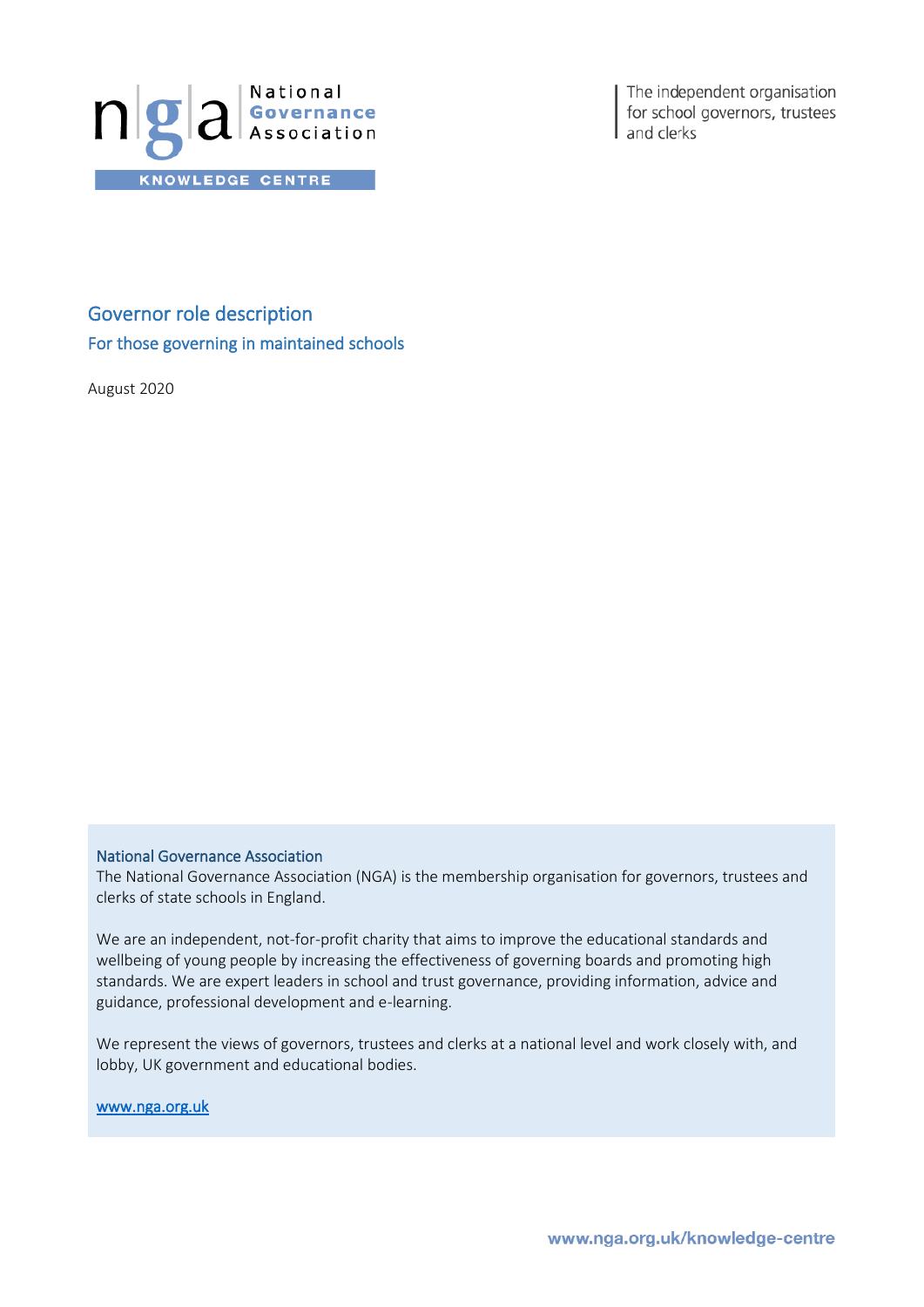

# Governors work together to carry out their core functions:

- 1. ensuring there is clarity of vision, ethos and strategic direction
- 2. holding executive leaders to account for the educational performance of the organisation and its pupils and the performance management of staff
- 3. overseeing the financial performance of the organisation and making sure its money is well spent
- 4. ensuring the voices of stakeholders are heard

Governors must also ensure that the governing body complies with all legal and statutory requirements. Governors should seek the advice of the clerk to the governing board and other professional advice as appropriate.

# Governing body strategic responsibilities

Governing bodies work closely with headteachers and senior leaders. Headteachers are responsible for day to day management whereas the role of the governing body is strategic. As such, governors are responsible  $for:$ 

- determining the mission, values and long-term ambitious vision for the school
- deciding the principles that guide school policies and approving key policies
- working with senior leaders to develop a strategy for achieving the vision
- **•** ensuring that parents, pupils, staff and the wider community are involved, consulted and informed as appropriate
- **E** ensuring that all pupils have access to a broad and balanced curriculum such that pupils are well prepared for the next stage of their education and adult life
- **E** setting the school's budget and ensuring it is managed effectively together with premises and other resources
- agreeing the school's staffing structure and keeping it under review to ensure it supports delivery of the strategy
- **E** ensuring robust risk management procedures are in place and that risk control measures are appropriate and effective

### Monitoring and evaluating school performance

Governors must monitor the priorities that have been set to ensure progress is being made by:

- measuring the school's impact and progress towards its strategic objectives
- **E** ensuring the required policies and procedures are in place and the school is operating effectively in line with these policies
- evaluating relevant data and feedback provided by school leaders and external reporting on all aspects of school performance
- **E** asking challenging questions of school leaders in order to hold them to account
- holding the headteacher to account for standards, financial probity and compliance with agreed policies
- **■** visiting the school to monitor implementation of the strategy and reporting back to the board (this could be in a link governor capacity)
- **•** ensuring that there are policies and procedures in place to deal with complaints effectively